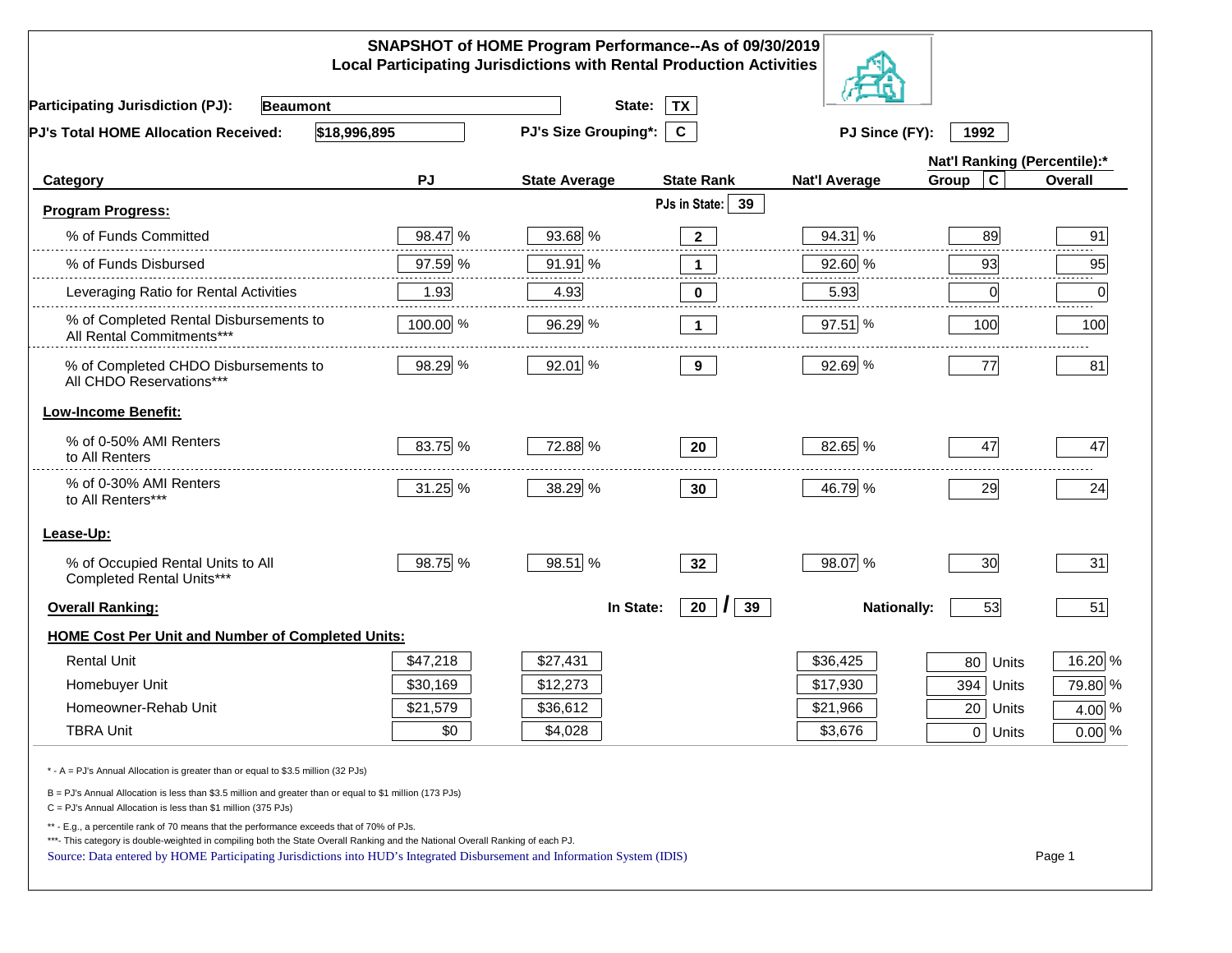|                                                                                                                           |      |               |                                   |                                     |                   | <b>Program and Beneficiary Characteristics for Completed Units</b> |                   |                      |                                                    |             |
|---------------------------------------------------------------------------------------------------------------------------|------|---------------|-----------------------------------|-------------------------------------|-------------------|--------------------------------------------------------------------|-------------------|----------------------|----------------------------------------------------|-------------|
| <b>Participating Jurisdiction (PJ): Beaumont</b>                                                                          |      |               |                                   | $ \overline{\mathsf{T}}\mathsf{X} $ |                   |                                                                    |                   |                      |                                                    |             |
| <b>Total Development Costs:</b>                                                                                           |      | <b>Rental</b> | Homebuyer                         |                                     | <b>Homeowner</b>  | <b>CHDO Operating Expenses:</b>                                    |                   | PJ:                  |                                                    | $2.0\%$     |
| (average reported cost per unit in<br>PJ:<br><b>HOME-assisted projects)</b>                                               |      | \$51,944      | \$62,035                          |                                     | \$22,107          |                                                                    | (% of allocation) | <b>National Avg:</b> |                                                    | $1.1\%$     |
| State:*                                                                                                                   |      | \$92,751      | \$70,231                          |                                     | \$41,929          |                                                                    |                   |                      |                                                    |             |
| National:**                                                                                                               |      | \$135,225     | \$88,236                          |                                     | \$26,222          |                                                                    |                   |                      |                                                    |             |
|                                                                                                                           |      |               | <b>Rental Homebuyer Homeowner</b> | <b>TBRA</b>                         |                   |                                                                    |                   |                      | <b>Rental Homebuyer Homeowner</b>                  | <b>TBRA</b> |
| <b>RACE:</b>                                                                                                              | %    | $\frac{9}{6}$ | $\%$                              | $\%$                                |                   | <b>HOUSEHOLD TYPE:</b>                                             | %                 | %                    | %                                                  | $\%$        |
| White:                                                                                                                    | 6.3  | 3.6           | 10.0                              | 0.0                                 |                   | Single/Non-Elderly:                                                | 28.8              | 10.7                 | 0.0                                                | 0.0         |
| <b>Black/African American:</b>                                                                                            | 93.8 | 93.9          | 90.0                              | 0.0                                 | Elderly:          |                                                                    | 15.0              | 2.3                  | 40.0                                               | 0.0         |
| Asian:                                                                                                                    | 0.0  | 0.5           | 0.0                               | 0.0                                 |                   | Related/Single Parent:                                             | 53.8              | 69.3                 | 25.0                                               | 0.0         |
| American Indian/Alaska Native:                                                                                            | 0.0  | 0.0           | 0.0                               | 0.0                                 |                   | <b>Related/Two Parent:</b>                                         | 2.5               | 14.5                 | 20.0                                               | 0.0         |
| Native Hawaiian/Pacific Islander:                                                                                         | 0.0  | 0.0           | 0.0                               | 0.0                                 | Other:            |                                                                    | 0.0               | 2.8                  | 0.0                                                | 0.0         |
| American Indian/Alaska Native and White:                                                                                  | 0.0  | 0.0           | 0.0                               | 0.0                                 |                   |                                                                    |                   |                      |                                                    |             |
| Asian and White:                                                                                                          | 0.0  | 0.0           | 0.0                               | 0.0                                 |                   |                                                                    |                   |                      |                                                    |             |
| <b>Black/African American and White:</b>                                                                                  | 0.0  | 0.0           | 0.0                               | 0.0                                 |                   |                                                                    |                   |                      |                                                    |             |
| American Indian/Alaska Native and Black:                                                                                  | 0.0  | 0.0           | 0.0                               | 0.0                                 |                   |                                                                    |                   |                      |                                                    |             |
| <b>Other Multi Racial:</b>                                                                                                | 0.0  | 0.3           | 0.0                               | 0.0                                 |                   |                                                                    |                   |                      |                                                    |             |
| Asian/Pacific Islander:                                                                                                   | 0.0  | 0.0           | 0.0                               | 0.0                                 |                   |                                                                    |                   |                      |                                                    |             |
| <b>ETHNICITY:</b>                                                                                                         |      |               |                                   |                                     |                   |                                                                    |                   |                      |                                                    |             |
| <b>Hispanic</b>                                                                                                           | 0.0  | 1.5           | 0.0                               | 0.0                                 |                   |                                                                    |                   |                      |                                                    |             |
| <b>HOUSEHOLD SIZE:</b>                                                                                                    |      |               |                                   |                                     |                   | <b>SUPPLEMENTAL RENTAL ASSISTANCE:</b>                             |                   |                      |                                                    |             |
| 1 Person:                                                                                                                 | 16.3 | 9.1           | 15.0                              | 0.0                                 | Section 8:        |                                                                    | 52.5              | 0.8                  |                                                    |             |
| 2 Persons:                                                                                                                | 27.5 | 24.6          | 35.0                              | 0.0                                 | <b>HOME TBRA:</b> |                                                                    | 0.0               |                      |                                                    |             |
| 3 Persons:                                                                                                                | 32.5 | 39.8          | 25.0                              | 0.0                                 | Other:            |                                                                    | 5.0               |                      |                                                    |             |
| 4 Persons:                                                                                                                | 12.5 | 16.5          | 10.0                              | 0.0                                 | No Assistance:    |                                                                    | 42.5              |                      |                                                    |             |
| 5 Persons:                                                                                                                | 10.0 | 7.6           | 0.0                               | 0.0                                 |                   |                                                                    |                   |                      |                                                    |             |
| 6 Persons:                                                                                                                | 0.0  | 1.8           | 5.0                               | 0.0                                 |                   |                                                                    |                   |                      |                                                    |             |
| 7 Persons:                                                                                                                | 1.3  | 0.3           | 5.0                               | 0.0                                 |                   |                                                                    |                   |                      |                                                    |             |
| 8 or more Persons:                                                                                                        | 0.0  | 0.0           | 5.0                               | 0.0                                 |                   | # of Section 504 Compliant Units:                                  |                   | 20                   |                                                    |             |
| * The State average includes all local and the State PJs within that state                                                |      |               |                                   |                                     |                   |                                                                    |                   |                      |                                                    |             |
| ** The National average includes all local and State PJs, and Insular Areas                                               |      |               |                                   |                                     |                   |                                                                    |                   |                      |                                                    |             |
| # Section 8 vouchers can be used for First-Time Homebuyer Downpayment Assistance.                                         |      |               |                                   |                                     |                   |                                                                    |                   |                      |                                                    |             |
| Source: Data entered by HOME Participating Jurisdictions into HUD's Integrated Disbursement and Information System (IDIS) |      |               |                                   |                                     |                   |                                                                    |                   |                      | <b>HOME Program Performance SNAPSHOT</b><br>Page 2 |             |